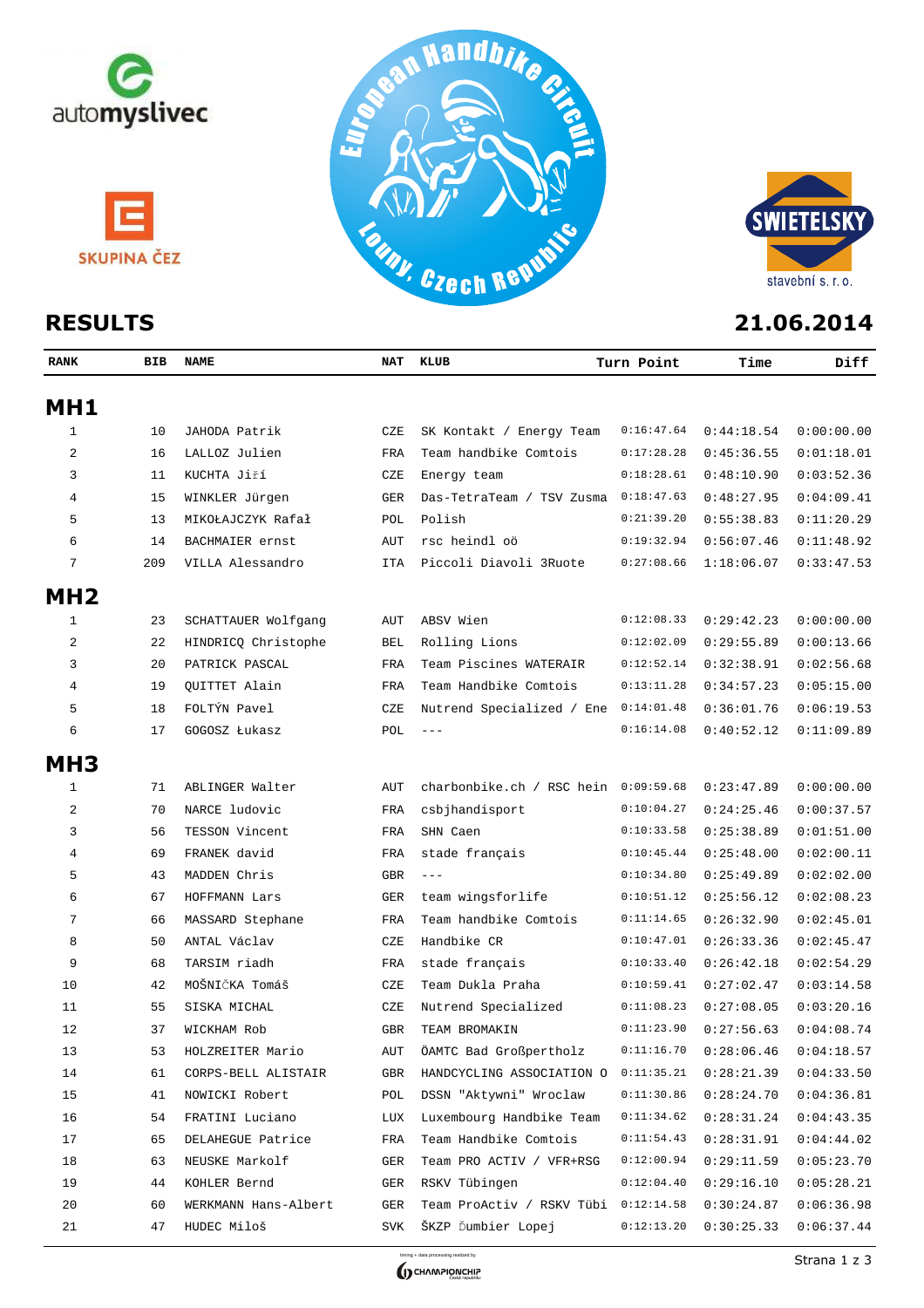







| <b>RANK</b>     | <b>BIB</b> | <b>NAME</b>           | <b>NAT</b> | KLUB                      | Turn Point | Time       | Diff       |
|-----------------|------------|-----------------------|------------|---------------------------|------------|------------|------------|
| 22              | 52         | GYÖRGY Legeza         | <b>HUN</b> | Blue Scorpions MC         | 0:12:20.32 | 0:30:46.87 | 0:06:58.98 |
| 23              | 38         | VAN hoeck claude      | <b>BEL</b> | rolling lions             | 0:12:30.67 | 0:30:52.89 | 0:07:05.00 |
| 24              | 58         | VERAZZI Matthieu      | <b>FRA</b> | Team Handbike Comtois     | 0:12:43.50 | 0:31:36.13 | 0:07:48.24 |
| 25              | 39         | STRYSACK Benjamin     | GER        | $\frac{1}{2}$             | 0:12:23.54 | 0:31:41.44 | 0:07:53.55 |
| 26              | 64         | MARTEL fabrice        | FRA        | stade français            | 0:13:44.84 | 0:33:26.10 | 0:09:38.21 |
| 27              | 62         | PATRICK MOYSES        | FRA        | Team Piscines WATERAIR /  | 0:13:17.25 | 0:33:31.37 | 0:09:43.48 |
| 28              | 49         | BARKOCZI Peter        | <b>HUN</b> | Sirályok                  | 0:13:18.38 | 0:33:56.37 | 0:10:08.48 |
| 29              | 45         | JADLOVSKÝ Jaroslav    | CZE        | HandbikeČR                | 0:14:16.69 | 0:35:58.78 | 0:12:10.89 |
| 30              | 48         | ERIC SNACKEN          | <b>BEL</b> | ROLLING LIONS             | 0:15:29.22 | 0:39:03.31 | 0:15:15.42 |
| MH4             |            |                       |            |                           |            |            |            |
| $\mathbf 1$     | 89         | RAFAL Wilk            | POL        | Start Szczecin            | 0:09:51.63 | 0:23:06.06 | 0:00:00.00 |
| 2               | 95         | JEANNOT Joel          | FRA        | ECTCC / Carbonbike        | 0:09:58.71 | 0:23:33.07 | 0:00:27.01 |
| 3               | 91         | JEFFRÉ Bernd          | <b>GER</b> | Team BEB/ GC Nendorf      | 0:10:16.93 | 0:24:09.91 | 0:01:03.85 |
| 4               | 90         | GABRIEL Patrick       | GER        | Otto Bock Team / GC Nendo | 0:10:23.91 | 0:24:16.45 | 0:01:10.39 |
| 5               | 75         | STERNATH Elmar        | GER        | RSLC Holzkirchen          | 0:10:40.23 | 0:24:57.52 | 0:01:51.46 |
| 6               | 83         | HEINE Olaf            | <b>GER</b> | Otto-Bock-Team/GC Nendorf | 0:10:30.87 | 0:24:58.83 | 0:01:52.77 |
| 7               | 85         | FROMM Michael         | GER        | handbike team kiel/GC Nen | 0:10:33.50 | 0:25:10.03 | 0:02:03.97 |
| 8               | 77         | KUKLA Daniel          | SVK        | Handbike Team Slovakia    | 0:10:59.63 | 0:26:00.62 | 0:02:54.56 |
| 9               | 87         | SULC Miroslav         | CZE        | Handbike CR               | 0:11:01.58 | 0:26:08.75 | 0:03:02.69 |
| 10              | 88         | WAGENER Joel          | LUX        | Hand BikeTeam Luxembourg  | 0:11:03.19 | 0:26:16.11 | 0:03:10.05 |
| 11              | 100        | WEYRICH Serge         | LUX        | Luxembourg Handbike Team  | 0:10:59.72 | 0:26:27.49 | 0:03:21.43 |
| 12              | 84         | ALLDIS Brian          | <b>GBR</b> | West suffolk Wheelers     | 0:11:15.76 | 0:26:58.86 | 0:03:52.80 |
| 13              | 73         | ŠELINGA Peter         | <b>SVK</b> | Handbike Team Slovakia    | 0:11:34.15 | 0:27:20.41 | 0:04:14.35 |
| 14              | 82         | ARNAUD Mariette       | FRA        | SNH Caen                  | 0:11:28.87 | 0:27:38.38 | 0:04:32.32 |
| 15              | 74         | SVEHLA Zbynek         | CZE        | EnergyTeam / SK kontakt P | 0:11:52.31 | 0:28:12.33 | 0:05:06.27 |
| 16              | 81         | JEAN Paul Leplumey    | FRA        | CREANCES HANDISPORT       | 0:11:43.10 | 0:29:01.67 | 0:05:55.61 |
| 17              | 93         | HACKINGER Ludwig      | AUT        | RSC Heindl OÖ             | 0:12:13.78 | 0:29:27.99 | 0:06:21.93 |
| 18              | 72         | WANDACHOWICZ Zbigniew | POL        | Start Szczecin            | 0:12:17.69 | 0:32:26.28 | 0:09:20.22 |
| 19              | 208        | STRNAD Roman          | CZE        | Černí Koně                | 0:13:25.91 | 0:34:09.83 | 0:11:03.77 |
| 20              | 76         | SKOUPÝ Martin         | CZE        | Stadion Louny/Ekostavby L | 0:13:47.80 | 0:34:11.32 | 0:11:05.26 |
| 21              | 96         | PETŘVALSKÝ Dušan      | CZE        | ASK Elna Počerady         | 0:16:44.84 | 0:42:07.79 | 0:19:01.73 |
| 22              | 92         | SEINE Snippe          | NED        | WSV Emmen                 | 0:16:22.17 | 0:42:58.02 | 0:19:51.96 |
| MH <sub>5</sub> |            |                       |            |                           |            |            |            |
| 1               | 97         | DIEGO COLOMBARI       | ITA        | POLISPORTIVA PASSO        | 0:11:19.80 | 0:27:09.29 | 0:00:00.00 |
| 2               | 98         | VAN Extergem Mark     | BEL        | Feniks                    | 0:12:29.24 | 0:31:20.81 | 0:04:11.52 |
| <b>MHO</b>      |            |                       |            |                           |            |            |            |
| $\mathbf{1}$    | 99         | WEINGUT Joel          | GER        | Team Rehability           | 0:11:51.74 | 0:28:12.87 | 0:00:00.00 |